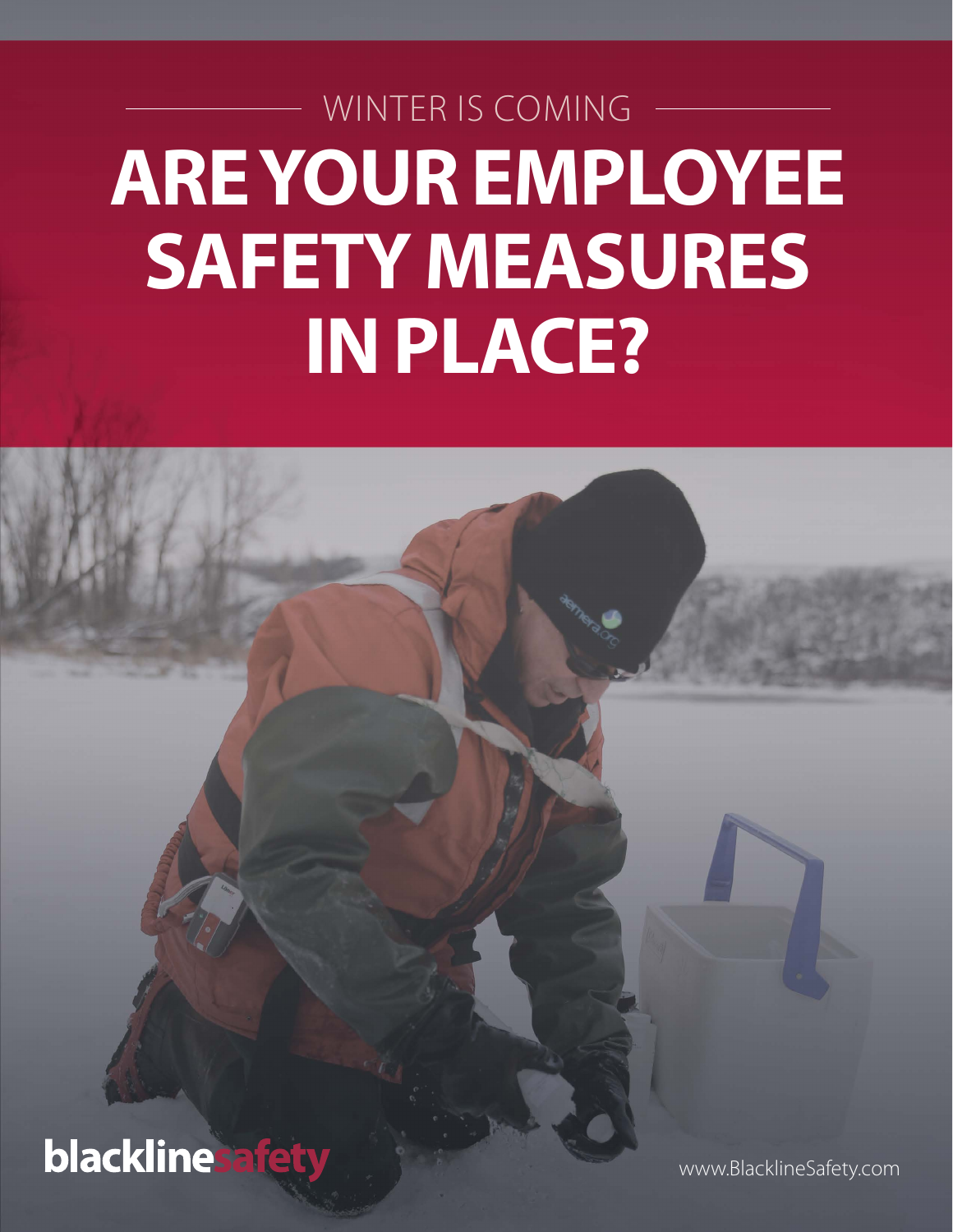# Your Cold Weather Tip Sheet

Implementing a safety monitoring program is important—especially for your lone workers during the unpredictable and freezing temperatures of winter.

The U.S. Occupational Safety & Health Administration (OSHA) [warns](https://www.osha.gov/as/opa/cold_weather_prep.html) "prolonged exposure to freezing or cold temperatures may cause serious health problems such as trench foot, frostbite and hypothermia. In extreme cases, including cold water immersion, exposure can lead to death."

#### **"Danger signs include uncontrolled shivering, slurred speech, clumsy movements, fatigue and confused behavior. If these signs are observed, call for emergency help."**

And the Centers for Disease Control and Prevention (CDC) gives precautionary advice: "Workers who are exposed to extreme cold or work in cold environments [may be at risk](http://www.cdc.gov/niosh/topics/coldstress/) of cold stress."

Cold stress can cause a variety of health issues. "Extremely cold or wet weather is a dangerous situation that can cause [occupational illness and injuries such as hypothermia, frostbite, trench foot, and chilblains](http://www.cdc.gov/niosh/docs/2010-115/pdfs/2010-115.pdf)."

As colder weather draws near, we offer tips in five areas to get you ready for winter.

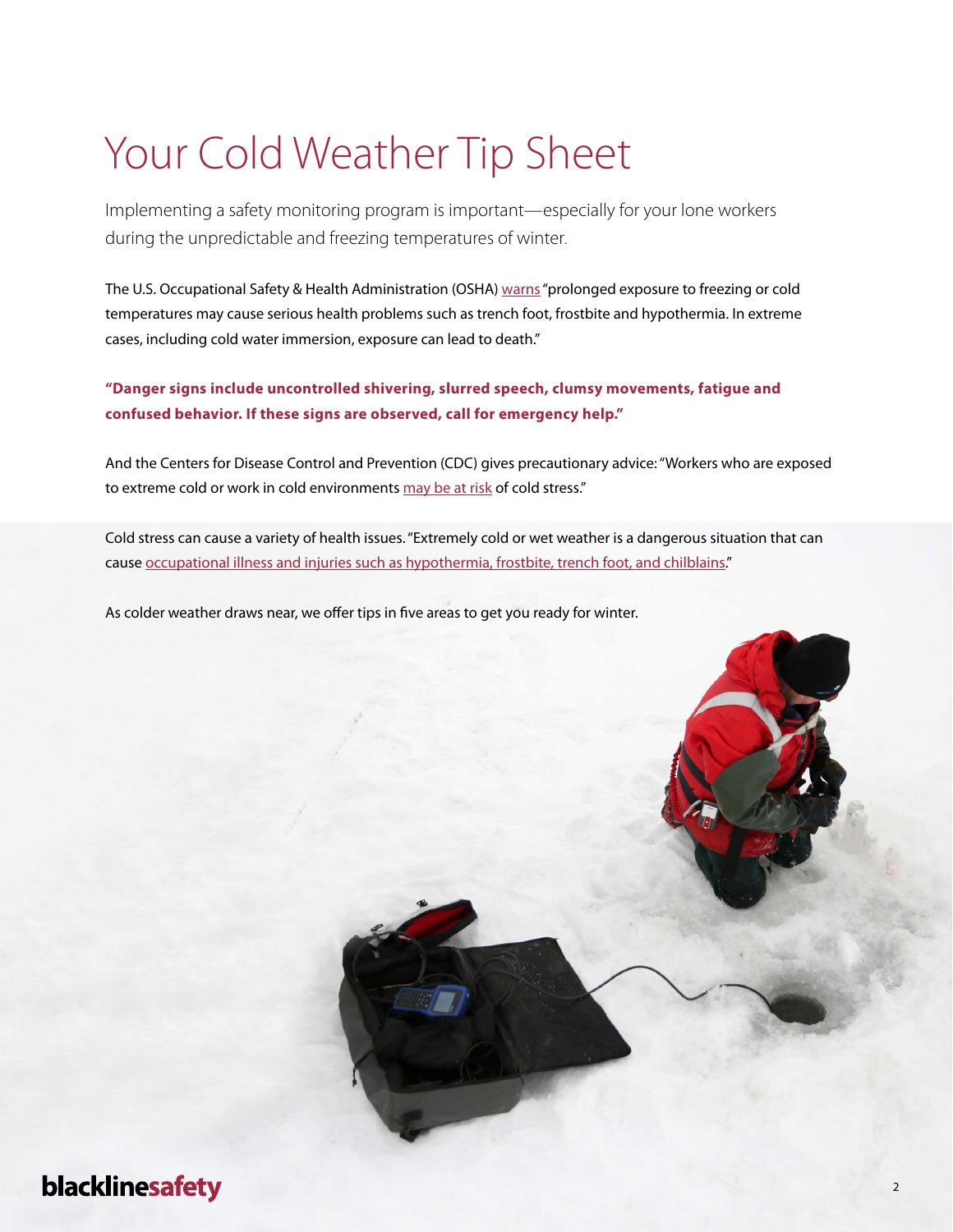### Priorities, People and Profitabilty

Making your employees' safety a priority over profitability can be a game-changer for the morale of your organization. Many organizations have made safety their No. 1 priority is it your organization's? And does it account for winter working conditions?

Your employees come first, and they need to know that. Putting employees first is also good policy from a financial perspective. Building trust and giving your employees the power to make decisions can lead to confidence and improved productivity.

#### Formal Risk Assessment and Mitigation

Mitigating safety risks is key—everything from slips, trips and falls to injuries from moving heavy objects, vehicle collisions, explosions, fires and chemical exposures.

Freezing rain, heavy snowfall, black ice and other winter conditions expose lone workers to even more risks.

Risks vary from industry to industry so conducting a thorough risk assessment and mitigation is vital for your employees, specifically your lone workers.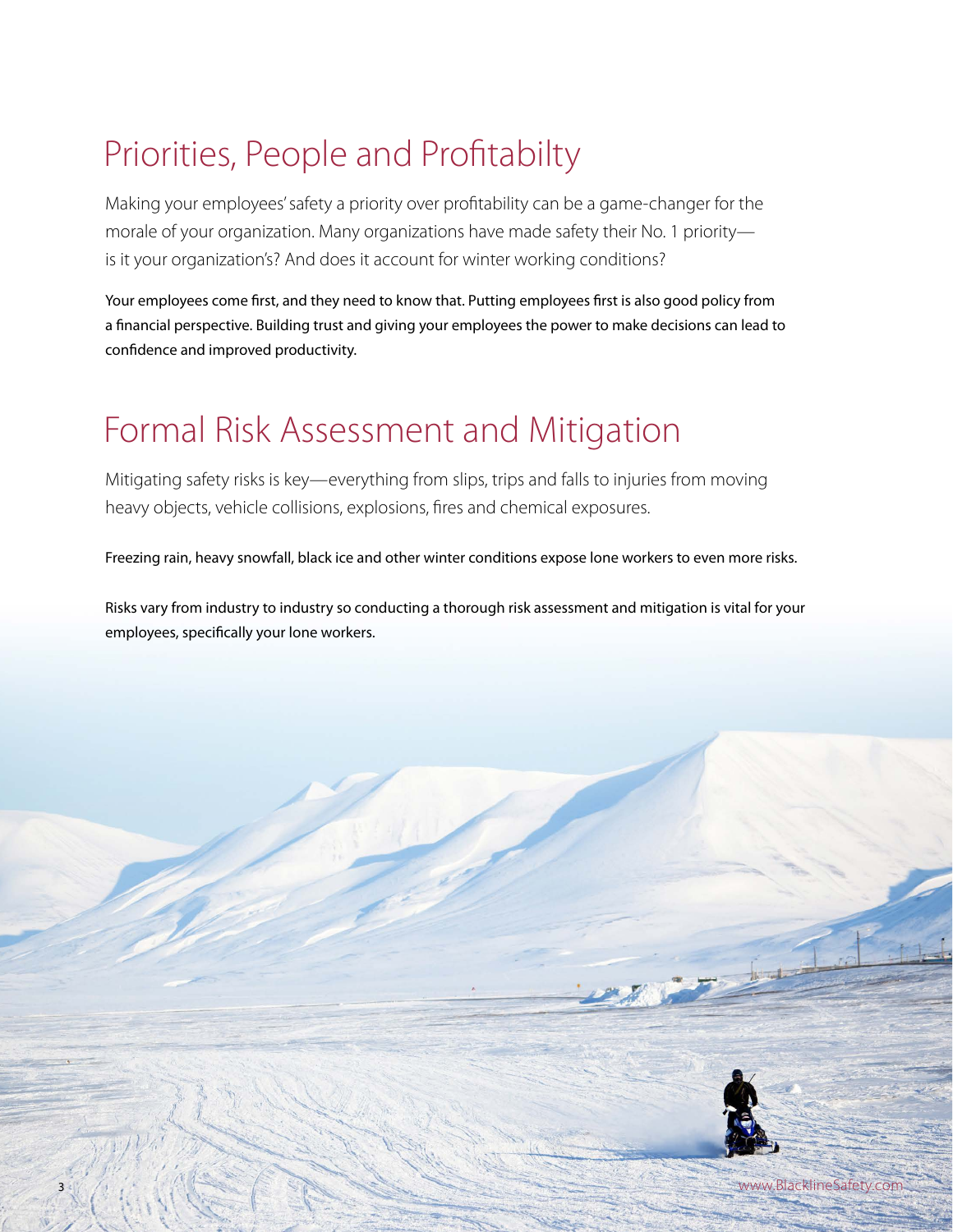#### Equipping and Training Employees

Ensuring your employees are equipped with the tools they need to effectively do their jobs in the winter is essential. Deploying the right PPE is par for the course but winter weather requires additional consideration. Cold, wet and snowy weather often requires clothing that provides protection but doesn't get in the way of duties.

Training on machinery, safe use of tools and appropriate use of resources may need to be modified based upon weather conditions. Your workers need to be comfortable working in their environment and with their tools, regardless of the season.

Employee awareness and other training resources—including emergency response and preparedness—are key ingredients to ensuring your employees are up-to-speed and aligned on the most recent training and development to successfully complete their work.

#### Work-Alone Policy

Creating a work-alone policy is a safety measure that defines when your employees are considered to be working alone, even when they are on a site with other crewmembers but out of sight and sound.

Lone workers are prone to even more risks in the winter months as the unpredictable environmental conditions can be severe and dangerous.

This type of policy also encompasses the process for responding to safety alerts generated by safety monitoring equipment when an incident occurs. It specifies the corresponding emergency response protocol that defines how incidents are managed. Laying out the expectations of all safety monitoring operations is important for every employee role involved—no matter the season or weather conditions.

4